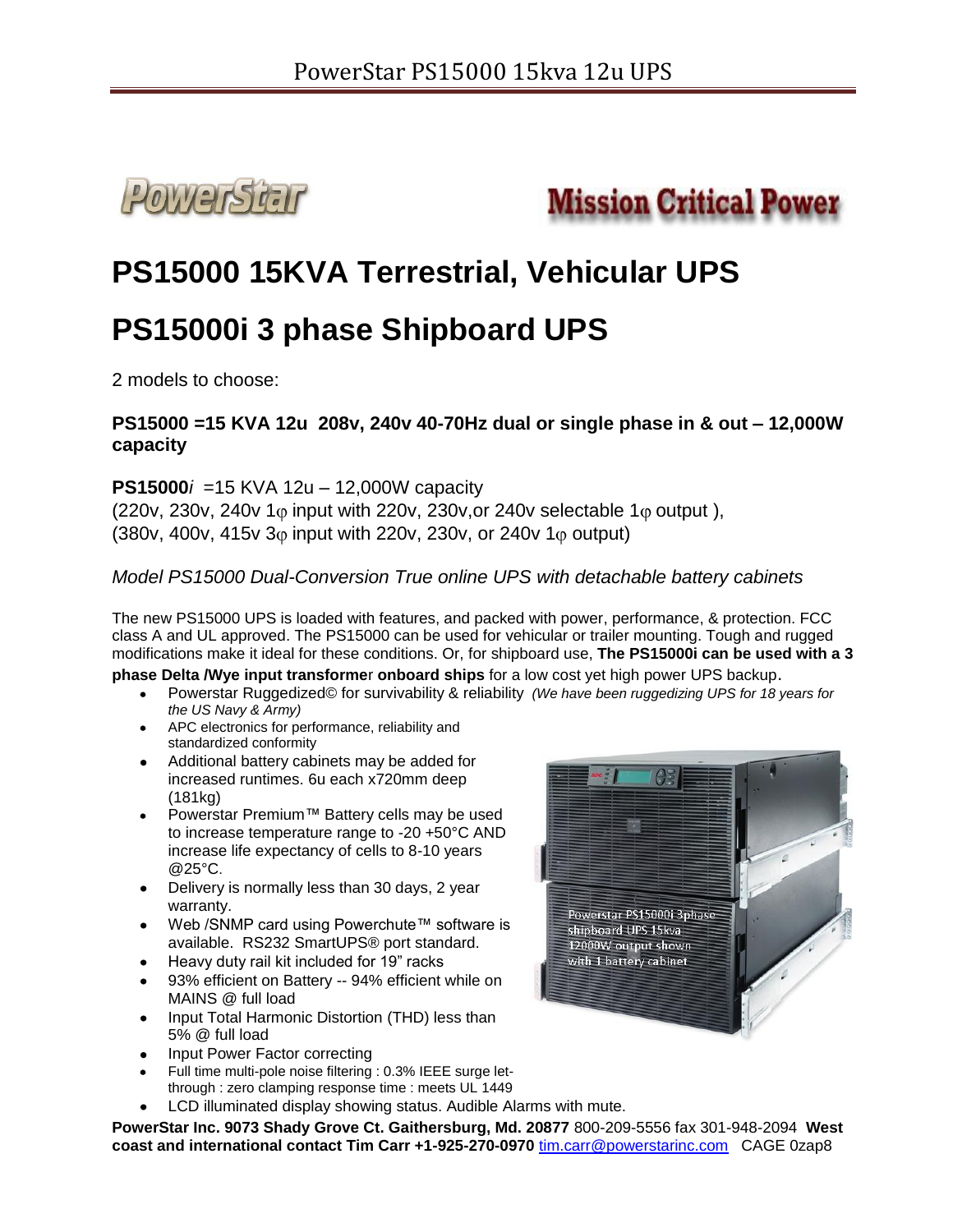- Emergency Power OFF (EPO) contacts for low voltage, low current contacts to force immediate  $\bullet$ shutdown of output *(for example, wiring from Fire Alarm circuit)*
- Temperature compensated battery charging to prolong battery life  $\bullet$
- Hot swappable battery modules
- Automatic internal bypass- for overload or unit failure to keep your load powered.  $\bullet$
- Automatic restart of load after battery depletion run and MAINS restoration  $\bullet$
- Dual MAINS input for connection to an alternate power source like a backup generator  $\bullet$
- Generator compatible  $\bullet$
- Cold start capable- Start making AC Power without MAINS input.  $\bullet$
- Built in Internal automatic or manual Bypass, Static Bypass  $\bullet$
- Optional external bypass is available.  $\bullet$
- Front to back airflow with 4 fans for redundancy

#### **PS15000i description**

- **Input voltage options.**
- 220, 230, 240V (L1,L2+G) 40-70 Hz. Single phase shipboard direct (max 83A input current)
- 380V, 400V, 415V 3 $\omega$  (L1, L2, L3+N+G) 40-70 Hz: You can use a Delta /Wye transformer to interface with shipboard 3 phase. (max 28A each phase input current) *Powerstar can help select a transformer for you*.
- Optional Bypass Input can also be single phase or  $3 \varphi$  for connections to alternate AC source.
- **NOTE:** Units configured for three phase input and single phase output operation, the entire load connected to the UPS will transfer to L1 and Neutral of the three phase input when the UPS is operating in Bypass mode so that L1 input breaker may need to be 100A

#### **Output Voltage Options for PS15000***i*

- Hardwire tie points are located on rear of UPS. Use them or use a Jack field.
- 220V, 230V, 240V output 1 phase L1,L2 +G (up to 66A) @ <5% distortion @ 12KW 50/60Hz user selectable or Sync to MAINS
- 380V, 400V, 415V 3 phase Y output (up to 22A each phase) L1, L2, L3+N+G
- Military Spec circular connectors (please specify) on back panel. Jack field Rear panel size 5" x16.8" available for connectors and breakers. This jackfield is located on back of one of the battery cabinets
- Optional: Remote PDU available –customize it as you need it with standard or High G rated circuit breakers. (MS connectors or others available) We build these to order.
- Output transformers available per your needs if you want 120V outputs.

#### **PS15000 208V 2 phase description, 240V 1 phase**

- **Fig. 1.1.** Input voltage options.
- 208V (L1, L2+G) 40-70 Hz. Dual phase terrestrial (max 85A input current); 160-280V range for MAINS operation. For Hardwire recommend 2AWG.
- 240V (L1, N+G) 40-70 Hz. 1 phase terrestrial (max 80A input current); 170-300V range for MAINS operation. Recommend 2AWG input and output wiring if hardwire is used.
- .
- $\blacksquare$  Optional Bypass Input can also be single phase or 3  $\phi$  for connections to alternate AC source.
- **NOTE:** Units configured for three phase input and single phase output operation, the entire load connected to the UPS will transfer to L1 and Neutral of the three phase input when the UPS is operating in Bypass mode so that L1 input breaker may need to be 100A

#### **Output Voltage Options for PS15000 208V 240V**

**PowerStar Inc. 9073 Shady Grove Ct. Gaithersburg, Md. 20877** 800-209-5556 fax 301-948-2094 **West coast and international contact Tim Carr +1-925-270-0970** tim.carr@powerstarinc.com CAGE 0zap8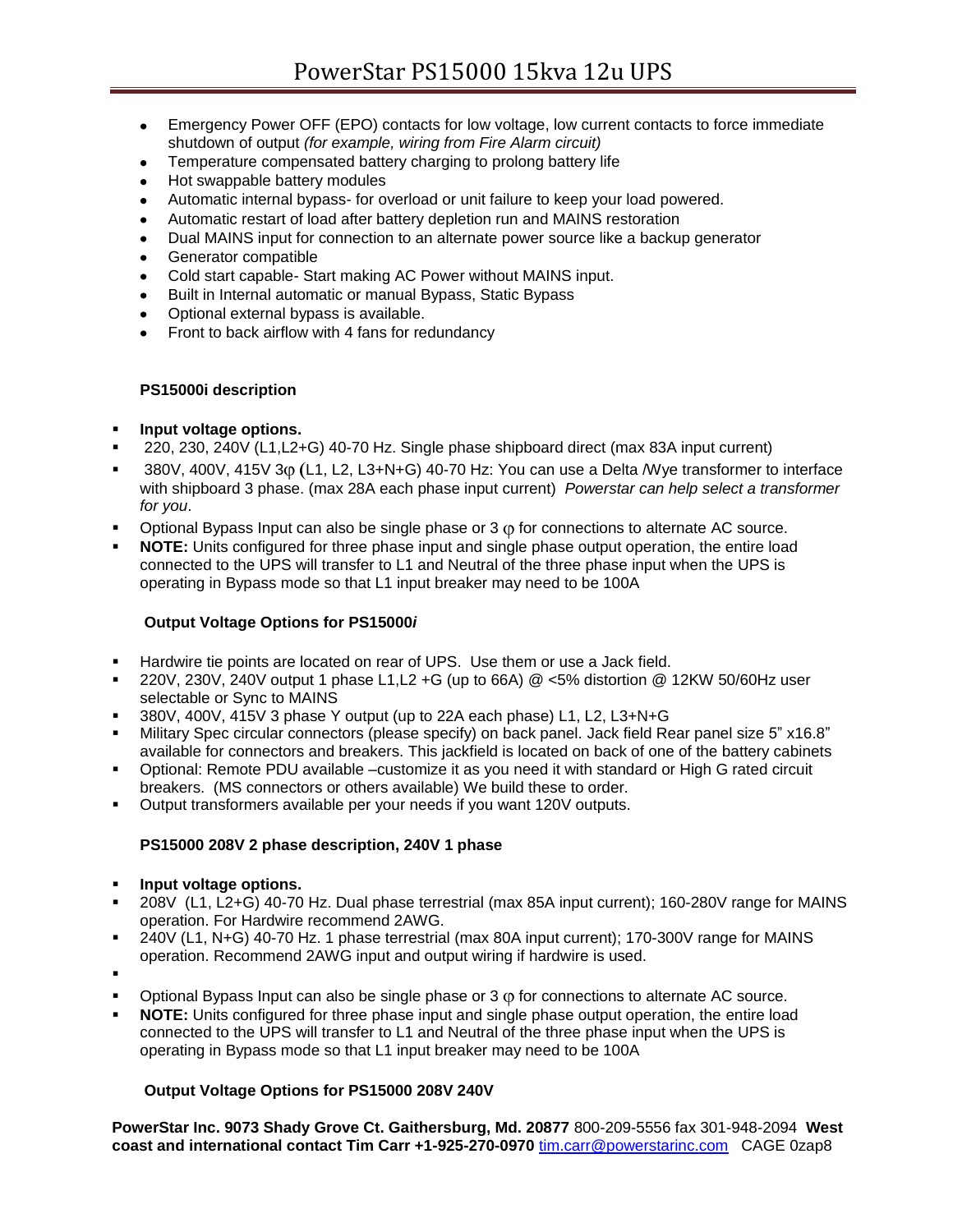- Hardwire tie points are located on rear of UPS. Use them or use a Jack field.
- 208V, 240V output 1 phase L1,L2/N +G (up to 72A) @ <5% distortion @ 12KW 50/60Hz user selectable or Sync to MAINS
- Military Spec circular connectors (please specify) on back panel. Jack field Rear panel size 5" x16.8" available for connectors and breakers. This jackfield is located on back of one of the battery cabinets
- Optional remote PDU available –customize it as you need it with standard or High G rated circuit breakers. (MS connectors or others available) We build these to order.
- Output transformers available per your needs if you want 120V outputs.

#### **Battery cabinets and Jack fields for either unit**

- **PS15000BP** *(no jack field)* 6u x 720mm depth; net weight 180KG. The standard battery cabinet contains 8 modular & removable PSRBC44 steel module packs with quick disconnect connectors. This makes it easy to dismantle the cabinet for installation. They are Sealed Lead-Acid VRLA non spillable CFR49 shippable using Absorptive glass mat technology. Electrolyte is absorbed into the glass mats between the plates. Batteries operate in any orientation. Battery interconnect cabling can be extended on request for remote location of battery cabinets. *Order 8 ea. PSrbc44 or PSrbc44H for replacement cells for each cabinet*
- **PS15000iBPJ** 6ux739mm depth adds a jack field panel  $\bullet$ for carrying outlets on the rear of the PS15000BP. This jack field can contain optional NEMA or Mil Spec connectors and output breakers. **PS15000iBPJ** comes standard with 8ea. IEC320 C19 & 8 output breakers.



**PS15000BPJ** 6ux739mm depth adds a jack field panel for carrying outlets on the rear of the battery cabinet. This jack field can contain NEMA or optional Mil Spec connectors and output breakers. The iack field comes standard with (4ea. NEMA L6-20r) &

(2ea. NEMA. L6-30r) & 6 output breakers.

#### PS15000 specifications

- **12ru- 20.98"H x17"W x 30.4"depth (533x432x773mm) -248 KG. net weight** with 1 battery cabinet The UPS electronics cabinet is 6ru x 17"W x 30.4"Deep and weighs 68KG. Battery interconnect cabling can be extended on request for remote location of battery cabinets.
- Operating temp is (0 to 40°C) unless opt. batteries are used. **We have Powerstar Premium™High temperature long life Navy tested batteries available. (8-10 year @25°C)**
- Overload support: 60 seconds @ 125% and 30 seconds @ 150% - then bypass is invoked
- Sound =  $50$  dbA  $@$  1 meter
- Heat= 2800 BTU/hr heat output at full load
- Operating elevation up to 3000m.

**PowerStar Inc. 9073 Shady Grove Ct. Gaithersburg, Md. 20877** 800-209-5556 fax 301-948-2094 **West coast and international contact Tim Carr +1-925-270-0970** tim.carr@powerstarinc.com CAGE 0zap8